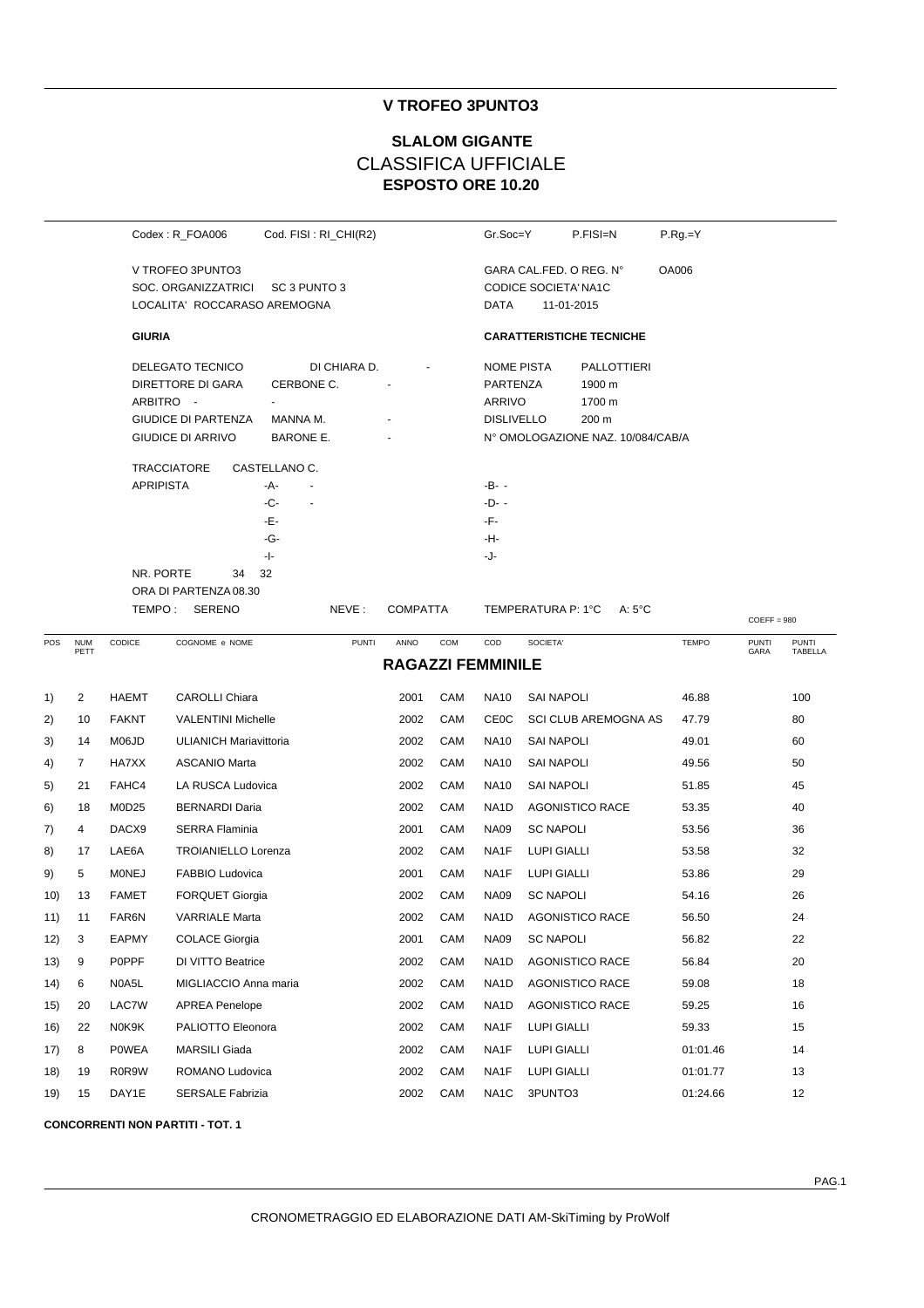| - 16 | LAWL5 CECERE Eleonora                    | 2002 | CAM | NA1D AGONISTICO RACE |
|------|------------------------------------------|------|-----|----------------------|
|      | <b>CONCORRENTI NON ARRIVATI - TOT. 2</b> |      |     |                      |

|      | FAAAA GIORDANO Flavia diletta |      |  | 2001 CAM NA10 SAINAPOLI |
|------|-------------------------------|------|--|-------------------------|
| - 12 | HA8PW SCIARRA Agnese          | 2002 |  | CAM NA03 SC VESUVIO ASD |

|     |                                    |                        |                                          |                   |                                                  |                         |                   |                   |                             |              | $COEFF = 980$        |                         |
|-----|------------------------------------|------------------------|------------------------------------------|-------------------|--------------------------------------------------|-------------------------|-------------------|-------------------|-----------------------------|--------------|----------------------|-------------------------|
| POS | <b>NUM</b><br>PETT                 | CODICE                 | COGNOME e NOME                           |                   | <b>PUNTI</b>                                     | <b>ANNO</b>             | COM               | COD               | SOCIETA'                    | <b>TEMPO</b> | <b>PUNTI</b><br>GARA | <b>PUNTI</b><br>TABELLA |
|     |                                    |                        |                                          |                   |                                                  | <b>RAGAZZI MASCHILE</b> |                   |                   |                             |              |                      |                         |
| 1)  | 26                                 | <b>HA7TL</b>           | DI PAOLO Gianlorenzo                     |                   |                                                  | 2001                    | CAM               | <b>NA10</b>       | <b>SAI NAPOLI</b>           | 46.23        |                      | 100                     |
| 2)  | 25                                 | FAAV9                  | <b>LIMATOLA Ferdinando</b>               |                   |                                                  | 2001                    | CAM               | NA10              | <b>SAI NAPOLI</b>           | 47.95        |                      | 80                      |
| 3)  | 23                                 | <b>CAPYY</b>           | <b>BALLABIO Marco</b>                    |                   |                                                  | 2001                    | CAM               | <b>NA06</b>       | SC 0,40                     | 48.13        |                      | 60                      |
| 4)  | 44                                 | FA81F                  | <b>COSTANZO Francesco</b>                |                   |                                                  | 2002                    | CAM               | <b>NA10</b>       | <b>SAI NAPOLI</b>           | 48.34        |                      | 50                      |
| 5)  | 27                                 | DA7RR                  | <b>MUTO Andreapasquale</b>               |                   |                                                  | 2001                    | CAM               | NA <sub>1</sub> D | <b>AGONISTICO RACE</b>      | 48.50        |                      | 45                      |
| 6)  | 49                                 | <b>EAPYR</b>           | PENNINO Stefano maria                    |                   |                                                  | 2002                    | CAM               | <b>NA10</b>       | <b>SAI NAPOLI</b>           | 48.64        |                      | 40                      |
| 7)  | 41                                 | M0JL3                  | VALENTINI Massimo edoardo                |                   |                                                  | 2001                    | CAM               | CEOC              | <b>SCI CLUB AREMOGNA AS</b> | 48.95        |                      | 36                      |
| 8)  | 30                                 | FAC8L                  | MAJELLO Andrea                           |                   |                                                  | 2001                    | CAM               | <b>NA10</b>       | <b>SAI NAPOLI</b>           | 49.37        |                      | 32                      |
| 9)  | 24                                 | <b>EACJV</b>           | ACQUAVIVA Andreavittorio                 |                   |                                                  | 2001                    | CAM               | <b>NA10</b>       | <b>SAI NAPOLI</b>           | 49.62        |                      | 29                      |
| 10) | 34                                 | <b>FAKNN</b>           | <b>RUCCI Leonardo</b>                    |                   |                                                  | 2001                    | CAM               | <b>NA03</b>       | <b>SC VESUVIO ASD</b>       | 49.70        |                      | 26                      |
| 11) | 31                                 | DA19D                  | <b>ATTARDI Giorgio</b>                   |                   |                                                  | 2001                    | CAM               | <b>NA09</b>       | <b>SC NAPOLI</b>            | 50.58        |                      | 24                      |
| 12) | 52                                 | HA8CF                  | <b>VITALE Gianluca</b>                   |                   |                                                  | 2002                    | CAM               | NA1D              | AGONISTICO RACE             | 51.22        |                      | 22                      |
| 13) | 42                                 | <b>FADEJ</b>           | <b>MUTO Francesco</b>                    |                   |                                                  | 2002                    | CAM               | NA1D              | AGONISTICO RACE             | 51.46        |                      | 20                      |
| 14) | 48                                 | <b>EAFXW</b>           | <b>IORIO Vincenzo maria</b>              |                   |                                                  | 2002                    | CAM               | <b>NA09</b>       | <b>SC NAPOLI</b>            | 51.52        |                      | 18                      |
| 15) | 28                                 | <b>FAKDJ</b>           | DI GENNARO Alessandro                    |                   |                                                  | 2001                    | CAM               | <b>NA06</b>       | SC 0,40                     | 52.88        |                      | 16                      |
| 16) | 47                                 | <b>EAMCK</b>           | <b>AMATO Alberto</b>                     |                   |                                                  | 2002                    | CAM               | <b>NA06</b>       | SC 0,40                     | 53.06        |                      | 15                      |
| 17) | 53                                 | <b>FA81R</b>           | MINUCCI Armando                          |                   |                                                  | 2002                    | CAM               | <b>NA10</b>       | <b>SAI NAPOLI</b>           | 53.21        |                      | 14                      |
| 18) | 33                                 | LAWM1                  | <b>CARITA' Vittorio</b>                  |                   |                                                  | 2001                    | CAM               | NA1C              | 3PUNTO3                     | 53.50        |                      | 13                      |
| 19) | 29                                 | EAF68                  | <b>BOLLETTI CENSI Carlo</b>              |                   |                                                  | 2001                    | CAM               | <b>NA10</b>       | <b>SAI NAPOLI</b>           | 54.35        |                      | 12                      |
| 20) | 45                                 | EAPW8                  | <b>BOLLETTI CENSI Fabrizio</b>           |                   |                                                  | 2002                    | CAM               | <b>NA10</b>       | <b>SAI NAPOLI</b>           | 54.50        |                      | 11                      |
| 21) | 37                                 | HAN72                  | DE CANDIA Roberto                        |                   |                                                  | 2001                    | CAM               | <b>NA10</b>       | <b>SAI NAPOLI</b>           | 54.55        |                      | 10                      |
| 22) | 36                                 | M0K7X                  | DI BIASE Giovanni maria                  |                   |                                                  | 2001                    | CAM               | <b>NA06</b>       | SC 0,40                     | 56.66        |                      | 9                       |
| 23) | 35                                 | FAMD <sub>5</sub>      | <b>BUONAFEDE Jacopo valerio</b>          |                   |                                                  | 2001                    | CAM               | <b>NA09</b>       | <b>SC NAPOLI</b>            | 59.32        |                      | 8                       |
| 24) | 50                                 | <b>FAAVE</b>           | DE CESARE Michele                        |                   |                                                  | 2002                    | CAM               | <b>NA09</b>       | <b>SC NAPOLI</b>            | 01:00.75     |                      | 7                       |
| 25) | 43                                 | <b>FAKNC</b>           | <b>TROZZI Ermanno</b>                    |                   |                                                  | 2002                    | CAM               | NA1F              | <b>LUPI GIALLI</b>          | 01:03.44     |                      | 6                       |
|     |                                    |                        | <b>CONCORRENTI NON PARTITI - TOT. 3</b>  |                   |                                                  |                         |                   |                   |                             |              |                      |                         |
| 32  |                                    |                        | EA5FA FORGES DAVANZATI Lorenzo           | 2001              | CAM                                              | <b>NA10</b>             | <b>SAI NAPOLI</b> |                   |                             |              |                      |                         |
| 39  |                                    | FAAV7 DI GIURO Daniele |                                          | 2002              | CAM                                              | <b>NA06</b>             | SC 0,40           |                   |                             |              |                      |                         |
| 46  |                                    | FA7T1                  | DE GIACOMO Riccardo                      | 2002              | CAM                                              | <b>NA06</b>             | SC 0,40           |                   |                             |              |                      |                         |
|     |                                    |                        | <b>CONCORRENTI NON ARRIVATI - TOT. 2</b> |                   |                                                  |                         |                   |                   |                             |              |                      |                         |
| 38  | M0K03 BORUNI Mattia<br>2002<br>CAM |                        |                                          | NA <sub>1</sub> D | <b>AGONISTICO RACE</b><br><b>AGONISTICO RACE</b> |                         |                   |                   |                             |              |                      |                         |
| 51  |                                    |                        | M0K07 CAPASSO Lorenzo pasquale           | 2002              | CAM                                              | NA1D                    |                   |                   |                             |              |                      |                         |

## **CONCORRENTI SQUALIFICATI - TOT. 0**

|                          |                    |               |                           |              |             |            |             |                  |              | $COEFF = 980$        |                                |
|--------------------------|--------------------|---------------|---------------------------|--------------|-------------|------------|-------------|------------------|--------------|----------------------|--------------------------------|
| <b>POS</b>               | <b>NUM</b><br>PETT | <b>CODICE</b> | COGNOME e NOME            | <b>PUNTI</b> | <b>ANNO</b> | <b>COM</b> | COD         | SOCIETA'         | <b>TEMPO</b> | <b>PUNTI</b><br>GARA | <b>PUNTI</b><br><b>TABELLA</b> |
| <b>ALLIEVI FEMMINILE</b> |                    |               |                           |              |             |            |             |                  |              |                      |                                |
| 1)                       | 61                 | <b>EACJW</b>  | ACQUAVIVA Marialudovica   |              | 1999        | <b>CAM</b> | <b>NA10</b> | SAI NAPOLI       | 49.81        | .00                  | 100                            |
| 2)                       | 55                 | DA9KR         | <b>ROMANO Miriam</b>      |              | 2000        | CAM        | <b>NA03</b> | SC VESUVIO ASD   | 50.17        |                      | 80                             |
| 3)                       | 62                 | DADE3         | <b>BRANCACCIO Marilu'</b> |              | 1999        | CAM        | <b>NA09</b> | <b>SC NAPOLI</b> | 50.51        | 13.77                | 60                             |
|                          |                    |               |                           |              |             |            |             |                  |              |                      |                                |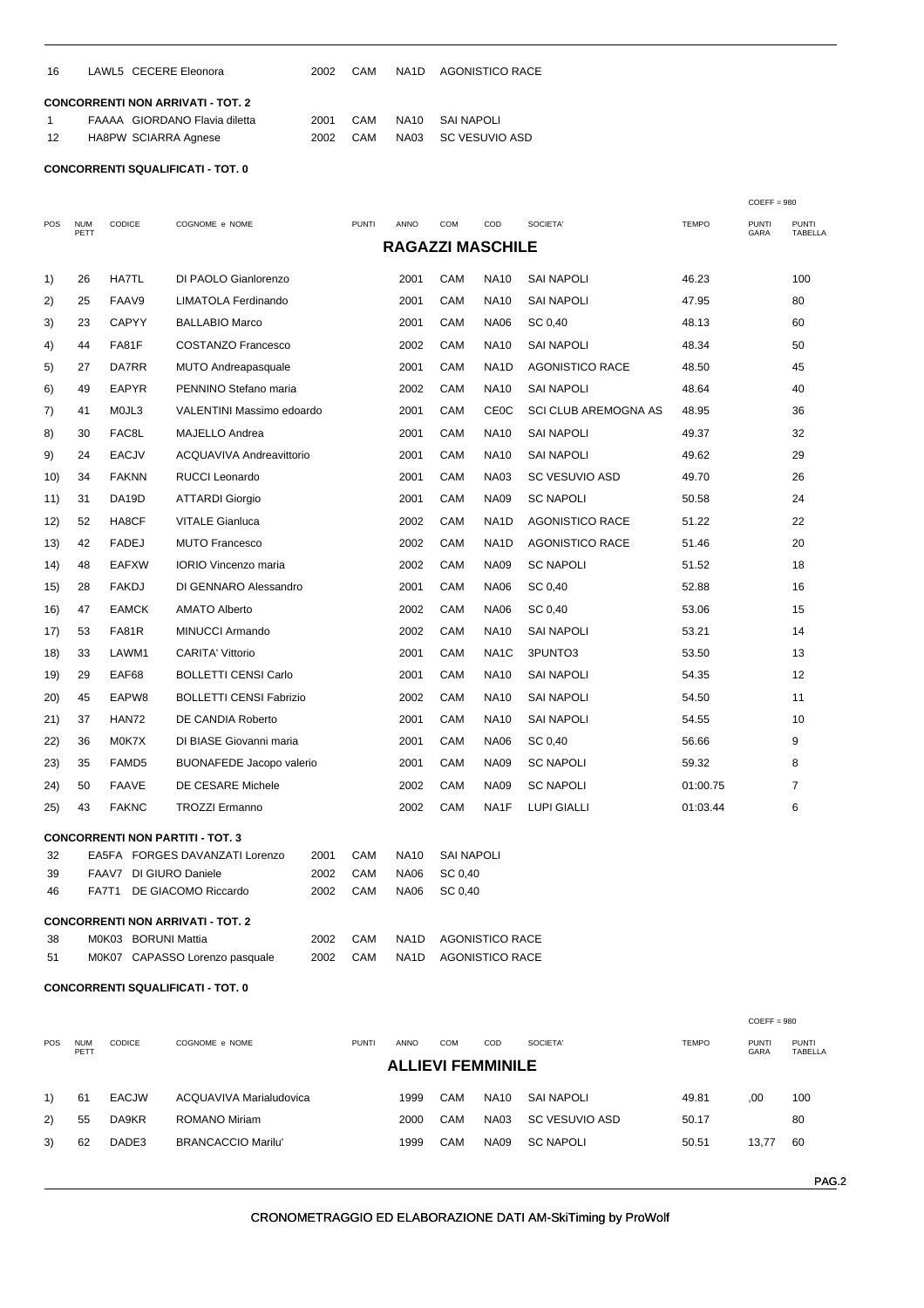|            |                    |                             |                                          |      |              |                   |                    |                   |                        |              | $COEFF = 980$               |                                |
|------------|--------------------|-----------------------------|------------------------------------------|------|--------------|-------------------|--------------------|-------------------|------------------------|--------------|-----------------------------|--------------------------------|
| <b>POS</b> | <b>NUM</b><br>PETT | CODICE                      | COGNOME e NOME                           |      | <b>PUNTI</b> | <b>ANNO</b>       | COM                | COD               | SOCIETA'               | <b>TEMPO</b> | <b>PUNTI</b><br><b>GARA</b> | <b>PUNTI</b><br><b>TABELLA</b> |
| 4)         | 58                 | FAC4R                       | <b>CALABRIA Francesca</b>                |      |              | 1999              | CAM                | <b>NA10</b>       | <b>SAI NAPOLI</b>      | 50.63        | 16,13                       | 50                             |
| 5)         | 57                 | DAX <sub>1</sub> J          | <b>CASTIGLIONE Claudia</b>               |      |              | 2000              | CAM                | <b>NA10</b>       | <b>SAI NAPOLI</b>      | 51.34        |                             | 45                             |
| 6)         | 60                 | <b>LAP0W</b>                | NAPOLITANO Lorenza                       |      |              | 1999              | CAM                | <b>NA10</b>       | <b>SAI NAPOLI</b>      | 51.81        | 39,35                       | 40                             |
| 7)         | 64                 | DAK34                       | DI MAIO Lorenza                          |      |              | 2000              | CAM                | <b>NA10</b>       | <b>SAI NAPOLI</b>      | 52.61        |                             | 36                             |
| 8)         | 67                 | DAX <sub>0</sub> J          | <b>BORRELLI Andrea chiara</b>            |      |              | 2000              | CAM                | <b>NA10</b>       | <b>SAI NAPOLI</b>      | 54.04        |                             | 32                             |
| 9)         | 56                 | <b>M0D24</b>                | <b>BERNARDI Alessandra</b>               |      |              | 1999              | CAM                | NA <sub>1</sub> D | <b>AGONISTICO RACE</b> | 55.47        | 111,36                      | 29                             |
| 10)        | 54                 | FAALM                       | <b>LICENZIATI Laura</b>                  |      |              | 1999              | CAM                | <b>NA03</b>       | <b>SC VESUVIO ASD</b>  | 55.50        | 111,95 26                   |                                |
|            |                    |                             | <b>CONCORRENTI NON PARTITI - TOT. 3</b>  |      |              |                   |                    |                   |                        |              |                             |                                |
| 66         |                    |                             | HA1VK D'AGOSTINI Federica                | 2000 | CAM          | <b>NA06</b>       | SC 0.40            |                   |                        |              |                             |                                |
| 69         |                    |                             | DAX1H FORQUET Maria francesca            | 2000 | CAM          | <b>NA09</b>       | <b>SC NAPOLI</b>   |                   |                        |              |                             |                                |
| 70         |                    |                             | MOLLT TAGLIALATELA Alessia               | 2000 | CAM          | NA <sub>1</sub> F | <b>LUPI GIALLI</b> |                   |                        |              |                             |                                |
|            |                    |                             | <b>CONCORRENTI NON ARRIVATI - TOT. 5</b> |      |              |                   |                    |                   |                        |              |                             |                                |
| 59         |                    | <b>CAWWF AMATO Caterina</b> |                                          | 1999 | CAM          | <b>NA06</b>       | SC 0.40            |                   |                        |              |                             |                                |
| 63         |                    | LA13C FIORE Chiara          |                                          | 1999 | <b>CAM</b>   | <b>NA10</b>       | <b>SAI NAPOLI</b>  |                   |                        |              |                             |                                |
| 65         |                    |                             | M0D52 DE DONATO Rebecca                  | 1999 | CAM          | <b>NA10</b>       | <b>SAI NAPOLI</b>  |                   |                        |              |                             |                                |
| 68         |                    | CAFPT RIEMMA Giorgia        |                                          | 2000 | CAM          | <b>NA10</b>       | <b>SAI NAPOLI</b>  |                   |                        |              |                             |                                |
| 71         |                    | P0VDC RENNA Francesca       |                                          | 1999 | CAM          | NA <sub>1</sub> C | 3PUNTO3            |                   |                        |              |                             |                                |

| <b>POS</b> | <b>NUM</b> | <b>CODICE</b>     | COGNOME e NOME             | <b>PUNTI</b> | <b>ANNO</b>             | <b>COM</b> | COD               | SOCIETA'               | <b>TEMPO</b> | <b>PUNTI</b> | <b>PUNTI</b>   |
|------------|------------|-------------------|----------------------------|--------------|-------------------------|------------|-------------------|------------------------|--------------|--------------|----------------|
|            | PETT       |                   |                            |              | <b>ALLIEVI MASCHILE</b> |            |                   |                        |              | GARA         | <b>TABELLA</b> |
|            |            |                   |                            |              |                         |            |                   |                        |              |              |                |
| 1)         | 80         | <b>DADKK</b>      | D'ALESSANDRO Giovanni      |              | 2000                    | CAM        | <b>NA10</b>       | <b>SAI NAPOLI</b>      | 46.48        |              | 100            |
| 2)         | 86         | CA6HN             | <b>BINETTI Alberto</b>     |              | 1999                    | CAM        | <b>NA10</b>       | <b>SAI NAPOLI</b>      | 47.69        | 25,51        | 80             |
| 3)         | 85         | AANOH             | <b>BERARDINONE Andrea</b>  |              | 1999                    | CAM        | <b>NA10</b>       | <b>SAI NAPOLI</b>      | 47.77        | 27,20        | 60             |
| 4)         | 78         | DA5A5             | <b>FENELLI Arnaldo</b>     |              | 2000                    | CAM        | <b>NA06</b>       | SC 0,40                | 49.48        |              | 50             |
| 5)         | 76         | DA9ZE             | <b>BASILE Augusto</b>      |              | 1999                    | CAM        | <b>NA06</b>       | SC 0,40                | 50.49        | 84,55        | 45             |
| 6)         | 75         | DA6DH             | BUONOMO Massimiliano       |              | 2000                    | CAM        | <b>NA10</b>       | <b>SAI NAPOLI</b>      | 51.97        |              | 40             |
| 7)         | 81         | FAC58             | <b>CECERE Cesare</b>       |              | 1999                    | CAM        | NA1D              | <b>AGONISTICO RACE</b> | 53.28        | 143,37       | 36             |
| 8)         | 89         | <b>LAFFJ</b>      | COSENZA Vincenzo           |              | 1999                    | CAM        | <b>NA03</b>       | <b>SC VESUVIO ASD</b>  | 53.60        | 150,12       | -32            |
| 9)         | 91         | <b>HANXL</b>      | FILIPPONE Leonardo         |              | 2000                    | CAM        | NA <sub>1</sub> D | <b>AGONISTICO RACE</b> | 54.76        |              | 29             |
| 10)        | 87         | DAHC <sub>6</sub> | <b>MOSCA CAPASSO Marco</b> |              | 2000                    | CAM        | <b>NA06</b>       | SC 0.40                | 57.01        |              | 26             |
| 11)        | 98         | EALZD             | STRIZZI Antonio            |              | 2000                    | CAM        | NA <sub>1</sub> D | <b>AGONISTICO RACE</b> | 57.85        |              | 24             |
| 12)        | 88         | DAAT0             | MASSACCESI Massimo         |              | 1999                    | CAM        | NA <sub>1</sub> D | <b>AGONISTICO RACE</b> | 58.87        | 261,23       | 22             |
| 13)        | 94         | N08HM             | D'ANNA Vincenzo            |              | 2000                    | CAM        | NA <sub>1</sub> D | <b>AGONISTICO RACE</b> | 59.67        |              | 20             |

## **CONCORRENTI NON PARTITI - TOT. 0**

#### **CONCORRENTI NON ARRIVATI - TOT. 14**

| 72 | HAN55 DI MATTEO Riccardo   | 1999 | CAM | NA <sub>1</sub> C | 3PUNTO3            |
|----|----------------------------|------|-----|-------------------|--------------------|
| 73 | CAND2 BUZZELLI Francesco   | 1999 | CAM | NA <sub>1</sub> D | AGONISTICO RACE    |
| 74 | DAX1D DE LUCA Leo maria    | 2000 | CAM | <b>NA10</b>       | <b>SAI NAPOLI</b>  |
| 77 | DA9NM BRIGUORI Francesco   | 2000 | CAM | <b>NA06</b>       | SC 0.40            |
| 79 | CAF85 NEGRI Fabrizio       | 1999 | CAM | <b>NA10</b>       | <b>SAI NAPOLI</b>  |
| 82 | DAX1K CONZO Giancarlo      | 2000 | CAM | <b>NA10</b>       | <b>SAI NAPOLI</b>  |
| 83 | HAH96 GIULIO Francesco     | 2000 | CAM | NA <sub>1</sub> F | <b>LUPI GIALLI</b> |
| 84 | FALHE SCIARRA Francesco    | 2000 | CAM | NA <sub>1</sub> D | AGONISTICO RACE    |
| 90 | HA8C7 VITALE Simone        | 1999 | CAM | NA <sub>1</sub> D | AGONISTICO RACE    |
| 92 | <b>HAEAR VERDE Umberto</b> | 2000 | CAM | <b>NA03</b>       | SC VESUVIO ASD     |
| 93 | MONE7 MARINO Gianlorenzo   | 2000 | CAM | NA <sub>1</sub> C | 3PUNTO3            |
| 95 | DAFNL DI CAPRIO Alessandro | 2000 | CAM | NA <sub>1</sub> C | 3PUNTO3            |

 $COEFF = 980$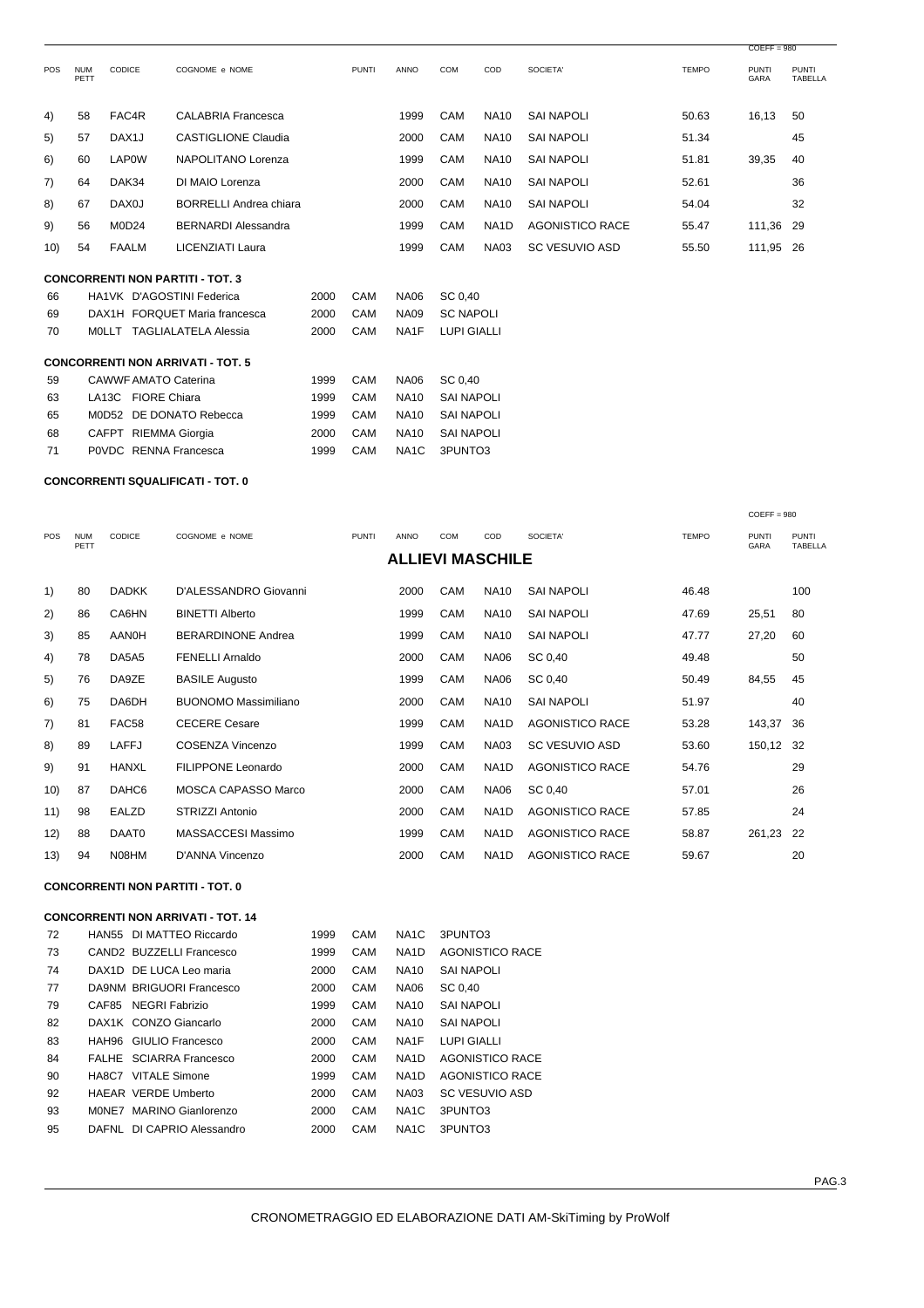| 96<br>133 | <b>EARMD IACCARINO Carlo</b><br>EAF4X DE FALCO Claudio |                        |                                          |      | CAM<br><b>CAM</b> | NA <sub>1</sub> D<br><b>NA10</b> | <b>AGONISTICO RACE</b><br><b>SAI NAPOLI</b> |                   |                      |              |                      |                         |
|-----------|--------------------------------------------------------|------------------------|------------------------------------------|------|-------------------|----------------------------------|---------------------------------------------|-------------------|----------------------|--------------|----------------------|-------------------------|
|           |                                                        |                        | <b>CONCORRENTI SQUALIFICATI - TOT. 1</b> |      |                   |                                  |                                             |                   |                      |              |                      |                         |
| 97        |                                                        |                        | LAH9H CERBONE Fabio antonio              | 1999 | CAM               | NA <sub>1</sub> C                | 3PUNTO3<br>Porta 1                          |                   |                      |              |                      |                         |
|           |                                                        |                        |                                          |      |                   |                                  |                                             |                   |                      |              | $COEFF = 980$        |                         |
| POS       | <b>NUM</b><br>PETT                                     | <b>CODICE</b>          | COGNOME e NOME                           |      | <b>PUNTI</b>      | <b>ANNO</b>                      | <b>COM</b>                                  | COD               | SOCIETA'             | <b>TEMPO</b> | <b>PUNTI</b><br>GARA | <b>PUNTI</b><br>TABELLA |
|           |                                                        |                        |                                          |      |                   |                                  | <b>GIOV/SEN FEMMINILE</b>                   |                   |                      |              |                      |                         |
| 1)        | 101                                                    | 911RH                  | PORCIELLO Federica                       |      | 155,81            | 1996                             | <b>CAM</b>                                  | NA <sub>1</sub> C | 3PUNTO3              | 51.39        | .00                  | 308                     |
| 2)        | 100                                                    | EA6WZ                  | <b>MODUGNO Serena</b>                    |      | 155,66            | 1994                             | CAM                                         | NA <sub>1</sub> C | 3PUNTO3              | 52.36        | 18,50                | 270                     |
| 3)        | 112                                                    | 76YA9                  | <b>AVELLINO Maria vittoria</b>           |      |                   | 1996                             | CAM                                         | NA <sub>1</sub> C | 3PUNTO3              | 52.41        | 19,45                | 231                     |
| 4)        | 108                                                    | LAH6P                  | <b>BRUNO Laura</b>                       |      | 253,53            | 1997                             | <b>CAM</b>                                  | <b>NA10</b>       | <b>SAI NAPOLI</b>    | 54.56        | 60,45                | 193                     |
| 5)        | 103                                                    | <b>AAFWM</b>           | <b>VALENTINI Nicole</b>                  |      | 160,38            | 1998                             | CAM                                         | <b>CE0C</b>       | SCI CLUB AREMOGNA AS | 54.78        | 64,65                | 154                     |
| 6)        | 105                                                    | <b>AACMM</b>           | <b>ROCCA Cristina</b>                    |      | 199,97            | 1997                             | CAM                                         | <b>NA09</b>       | <b>SC NAPOLI</b>     | 55.28        | 74,18                | 116                     |
| 7)        | 107                                                    | <b>FALFR</b>           | DE ROSA Carolina                         |      | 234,97            | 1998                             | CAM                                         | NA <sub>1</sub> C | 3PUNTO3              | 55.77        | 83,53                | 77                      |
| 8)        | 110                                                    | <b>DAX0F</b>           | <b>BRIGUORI Paola</b>                    |      | 274,23            | 1998                             | CAM                                         | <b>NA06</b>       | SC 0,40              | 56.83        | 103,74               | 39                      |
|           |                                                        |                        |                                          |      |                   |                                  |                                             |                   |                      |              |                      |                         |
|           |                                                        |                        | <b>CONCORRENTI NON PARTITI - TOT. 1</b>  |      |                   |                                  |                                             |                   |                      |              |                      |                         |
| 109       |                                                        | 170XN GIACOMELLI Laura |                                          | 1957 | <b>CLS</b>        | <b>RM83</b>                      |                                             | SAI ROMA A.D.     |                      |              |                      |                         |
|           |                                                        |                        | <b>CONCORRENTI NON ARRIVATI - TOT. 6</b> |      |                   |                                  |                                             |                   |                      |              |                      |                         |
| 99        |                                                        |                        | CALFT MONTEDORO Martina                  | 1996 | CAM               | <b>NA10</b>                      | <b>SAI NAPOLI</b>                           |                   |                      |              |                      |                         |
| 102       |                                                        | 911RA                  | <b>GAMBARDELLA Virginia</b>              | 1996 | CAM               | <b>NA09</b>                      | <b>SC NAPOLI</b>                            |                   |                      |              |                      |                         |
| 104       |                                                        | DA6DD QUARRA Costanza  |                                          | 1998 | <b>CAM</b>        | <b>NA06</b>                      | SC 0,40                                     |                   |                      |              |                      |                         |
| 106       |                                                        | 911EH                  | <b>ARGENZIANO Valentina</b>              | 1994 | CAM               | NA <sub>1</sub> C                | 3PUNTO3                                     |                   |                      |              |                      |                         |
| 111       |                                                        | AAD58                  | <b>MEUCCI Concezione lilly</b>           | 1998 | CAM               | <b>NA06</b>                      | SC 0,40                                     |                   |                      |              |                      |                         |
| 113       |                                                        | AAC0Y ALBORA Alberta   |                                          | 1995 | CAM               | <b>NA10</b>                      | <b>SAI NAPOLI</b>                           |                   |                      |              |                      |                         |
|           |                                                        |                        |                                          |      |                   |                                  |                                             |                   |                      |              |                      |                         |

|     |                    |                      |                                          |      |              |                   |                          |                   |                        |              | $COEFF = 980$        |                                |
|-----|--------------------|----------------------|------------------------------------------|------|--------------|-------------------|--------------------------|-------------------|------------------------|--------------|----------------------|--------------------------------|
| POS | <b>NUM</b><br>PETT | <b>CODICE</b>        | COGNOME e NOME                           |      | <b>PUNTI</b> | ANNO              | <b>COM</b>               | COD               | SOCIETA'               | <b>TEMPO</b> | <b>PUNTI</b><br>GARA | <b>PUNTI</b><br><b>TABELLA</b> |
|     |                    |                      |                                          |      |              |                   | <b>GIOV/SEN MASCHILE</b> |                   |                        |              |                      |                                |
| 1)  | 116                | 82T8D                | DI BATTISTA David                        |      | 95,09        | 1996              | CAM                      | <b>NA03</b>       | <b>SC VESUVIO ASD</b>  | 47.80        | 00,                  | 312                            |
| 2)  | 118                | DA4N3                | <b>CINESI Gabriele</b>                   |      | 92,83        | 1996              | <b>CAM</b>               | NA <sub>1</sub> C | 3PUNTO3                | 49.51        | 35,06                | 286                            |
| 3)  | 122                | <b>AAKKF</b>         | <b>COLACURCI Dario</b>                   |      | 100,00       | 1998              | <b>CAM</b>               | <b>NA06</b>       | SC 0,40                | 49.58        | 36,49                | 260                            |
| 4)  | 120                | AAKZH                | <b>SERRA Carlo</b>                       |      | 121,86       | 1998              | <b>CAM</b>               | <b>NA09</b>       | <b>SC NAPOLI</b>       | 50.56        | 56,59                | 234                            |
| 5)  | 124                | DAA0Z                | <b>CIPOLLA Matteo</b>                    |      | 125,57       | 1997              | CAM                      | NA <sub>1</sub> C | 3PUNTO3                | 50.91        | 63,76                | 208                            |
| 6)  | 114                | 76XHX                | <b>PALLOTTA Raffaele</b>                 |      | 104,30       | 1996              | <b>CAM</b>               | NA <sub>1</sub> C | 3PUNTO3                | 51.31        | 71,96                | 182                            |
| 7)  | 119                | CAF6R                | <b>VIGNONE Riccardo</b>                  |      | 120,61       | 1997              | <b>CAM</b>               | <b>NA10</b>       | <b>SAI NAPOLI</b>      | 51.55        | 76,88                | 156                            |
| 8)  | 125                | CAM4X                | <b>IASIMONE Emanuele</b>                 |      | 137,48       | 1992              | <b>CAM</b>               | NA <sub>1</sub> C | 3PUNTO3                | 51.66        | 79,14                | 130                            |
| 9)  | 117                | AAMK9                | DI CICCO Gianluca                        |      | 92,94        | 1969              | <b>CLS</b>               | <b>RMEE</b>       | <b>ALISKI RACING</b>   | 52.10        | 88,16                | 104                            |
| 10) | 130                | FAEV3                | <b>DE SANCTIS Nicola</b>                 |      | 188,99       | 1995              | <b>CAM</b>               | NA <sub>1</sub> D | <b>AGONISTICO RACE</b> | 52.27        | 91,64                | 78                             |
| 11) | 129                | LA8AM                | <b>TOMMOLILLO Mattia</b>                 |      | 180,47       | 1995              | <b>CAM</b>               | NA <sub>1</sub> C | 3PUNTO3                | 53.76        | 122,19               | 52                             |
| 12) | 132                | 83N36                | <b>CARITA' Mario</b>                     |      | 231,11       | 1995              | <b>CAM</b>               | NA <sub>1</sub> C | 3PUNTO3                | 57.32        | 195,18               | -26                            |
|     |                    |                      | <b>CONCORRENTI NON PARTITI - TOT. 1</b>  |      |              |                   |                          |                   |                        |              |                      |                                |
| 126 |                    | 83MW8 GRANDE Antonio |                                          | 1959 | <b>CLS</b>   | <b>RM83</b>       | SAI ROMA A.D.            |                   |                        |              |                      |                                |
|     |                    |                      | <b>CONCORRENTI NON ARRIVATI - TOT. 6</b> |      |              |                   |                          |                   |                        |              |                      |                                |
| 115 | 07V41              |                      | POLIZZI Massimiliano                     | 1979 | <b>CAM</b>   | <b>NA10</b>       | <b>SAI NAPOLI</b>        |                   |                        |              |                      |                                |
| 121 | EA5F9              |                      | FORGES DAVANZATI Alessandro              | 1997 | CAM          | <b>NA03</b>       | <b>SC VESUVIO ASD</b>    |                   |                        |              |                      |                                |
| 123 | A187A              |                      | <b>ROMANO Riccardo</b>                   | 1997 | <b>CAM</b>   | <b>NA03</b>       | <b>SC VESUVIO ASD</b>    |                   |                        |              |                      |                                |
| 127 |                    | F016M                | <b>DE MINICO Guido</b>                   | 1997 | <b>CAM</b>   | NA <sub>1</sub> C | 3PUNTO3                  |                   |                        |              |                      |                                |